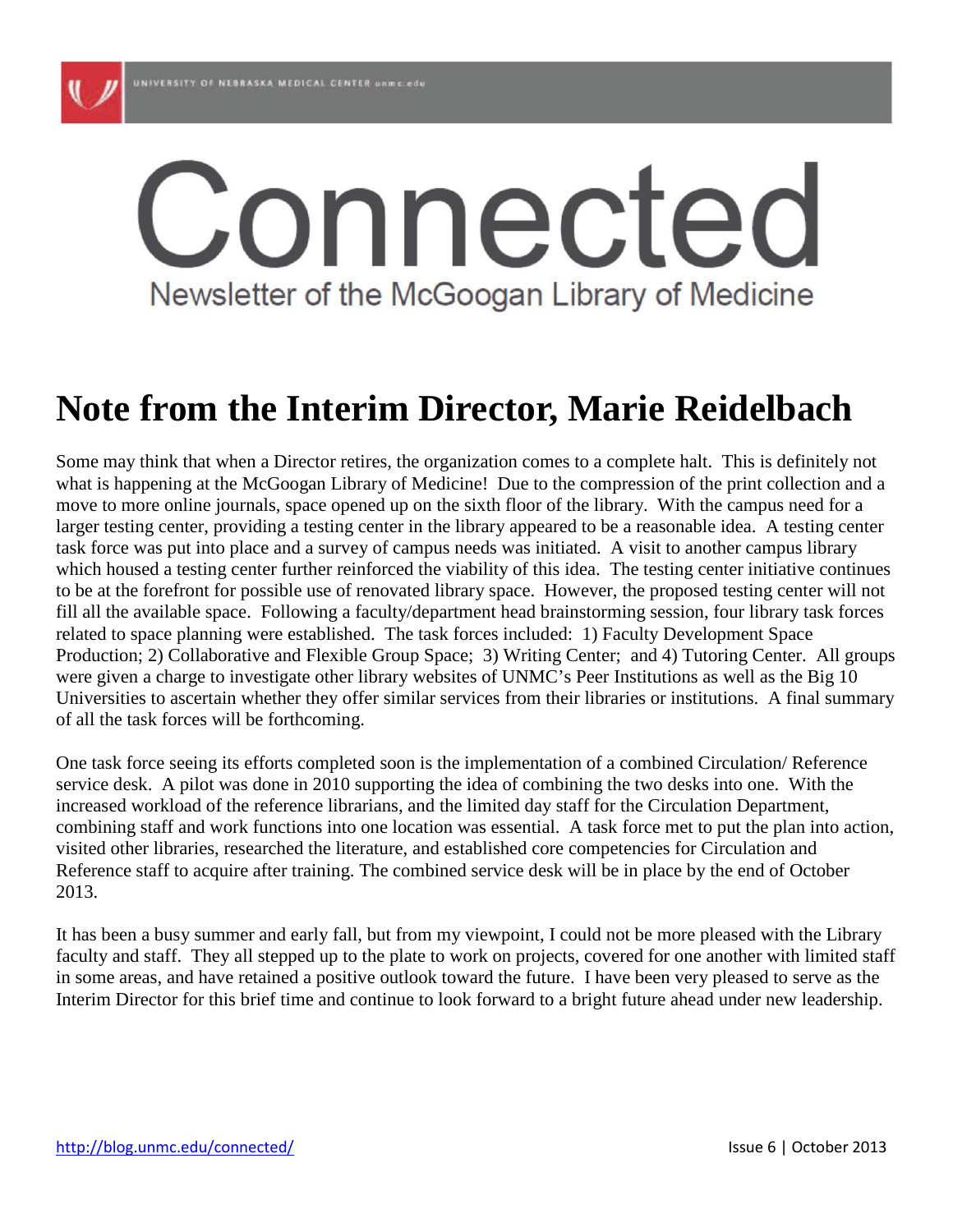# **New McGoogan Library director announced**

*Reprinted with permission from the UNMC Today.*

[Emily McElroy](http://www.ohsu.edu/xd/education/library/about/staff-directory/emily-mcelroy.cfm) will be the next director of the McGoogan Library of Medicine.

Vice Chancellor for Academic Affairs Dele Davies, M.D., announced the appointment Tuesday. McElroy will begin her new position on Dec. 16.

"Emily brings a very special set of management, leadership and interpersonal skills to UNMC which should help us build upon the excellence for which the McGoogan Library is known," Dr. Davies said.

"Having worked in a leadership role at another large and well established academic health center, Emily understands the importance of joint planning and effective communications with faculty, students and staff from different disciplines."

McElroy is the associate university librarian for content management and systems at Oregon Health and Science University (OHSU), where she has worked since 2007.

"I am delighted to be joining the UNMC community and welcome the opportunity to work with its outstanding students, faculty, staff and alumni," McElroy said. "The McGoogan Library has an amazing team of librarians and staff and a rich tradition of providing excellent service. This is the foundation upon which we will develop new programs and services."

As a member of the senior management team, McElroy has helped to oversee collection development, digital collections, scholarly communication and electronic resources including systems.

Prior to OHSU, McElroy was head of library acquisitions at New York University. She also has held positions at the University of Oregon and Loyola University's Health Sciences Library. She is a nationally recognized speaker on the management of library resources. An active member of many professional organizations, McElroy has served on advisory boards for major publishers.

"Her strong experiences in inter-institutional alliances for the purposes of procurement of digital collections will be very valuable for successful resource management in the era of the library's increasing role as an information management, analysis and support unit to our campus and community," Dr. Davies said.

McElroy graduated from DePaul University with a B.S. in history and from Dominican University Graduate School of Library and Information Science in Illinois with a master's degree in library and information science in 1999.

McElroy also said that as a native Midwesterner, she was pleased to be closer to friends and family.

"UNMC has offered me an ideal situation, and I am eager to begin working with you all!"

Dr. Davies also thanked Marie Reidelbach, who has served as interim director of the library since the retirement of Nancy Woelfl, Ph.D., on June 30.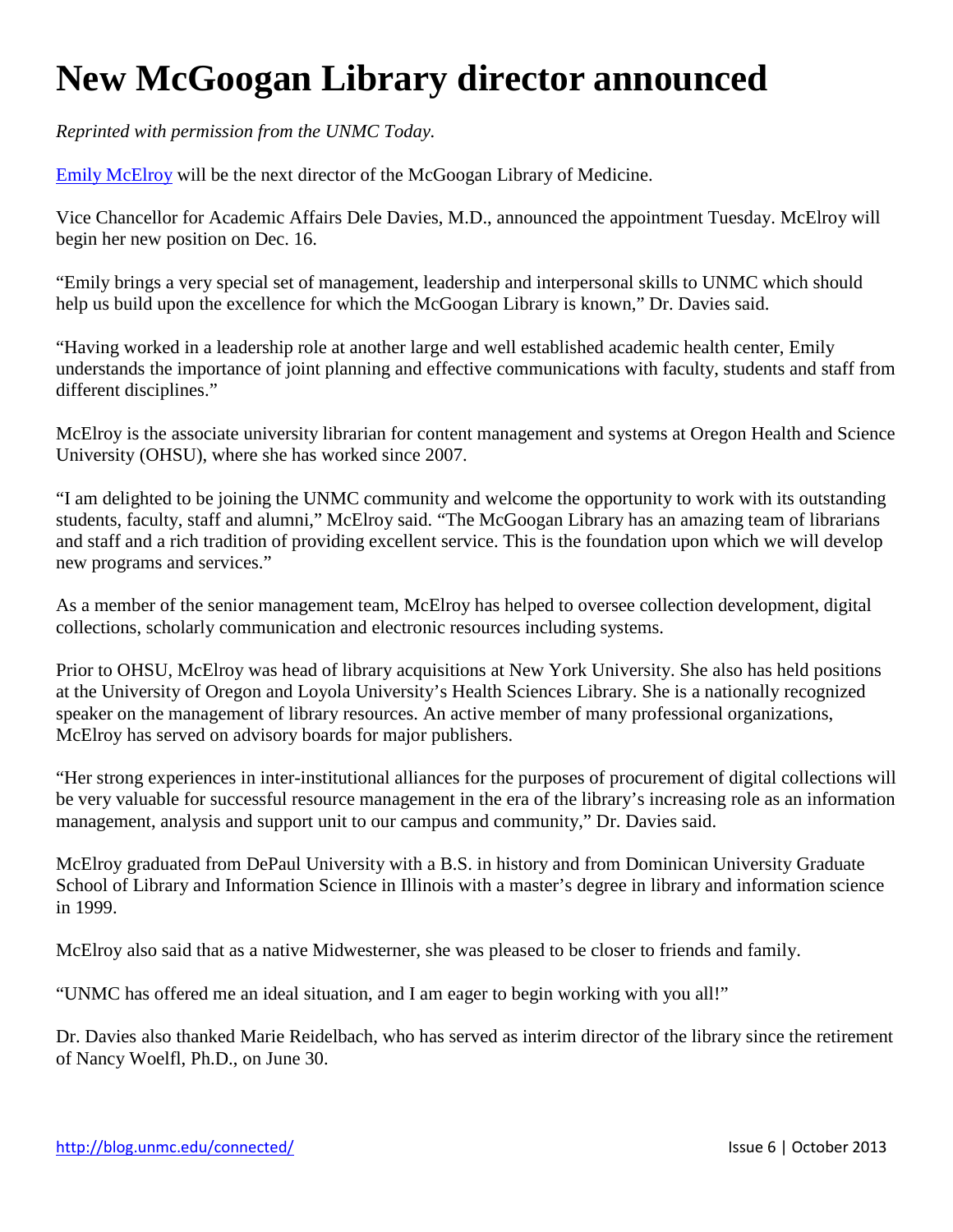# **Announcing a new one-stop service desk**

Visitors to the McGoogan Library will be greeted by reference librarians and staff at the new AskUs Desk. The Circulation Desk was recently renovated to serve all customers better by merging the services of the Reference and Circulation Departments into one service point. Circulation staff will be available during all library hours to assist students with reserve materials, checking out materials (including the collection of anatomical models), assistance with copying and printing, and answering general questions about the library. Reference librarians will staff the desk between 8am and 5pm, Monday through Friday answering questions about McGoogan's biomedical databases and information resources. The combined desk will result in better customer service as well as staffing cost savings. The area on the sixth floor previously used for the Reference Desk will be repurposed.



#### **Change to document delivery fees**

Beginning October 1, 2013, scans of articles or book chapters in the library's print collection will be free of charge to faculty and staff and no longer count towards the 50 free requests for students. These changes are being made in order to make the library's print collection more accessible. Previously, the cost to have the library scan an article from the print collection was \$3. For students, this service was included in their 50 free requests per year.

These requests are processed Monday through Friday and will be delivered to you on the same or next business day. This free service is available to the faculty, staff, and students of UNMC, The Nebraska Medical Center, Bellevue Medical Center, and Children's Hospital.

Staff at The Nebraska Medical Center, Bellevue Medical Center, and Children's Hospital will also no longer be charged for articles in the library's electronic journal collection. However, delivery of articles may still vary, due to licensing terms.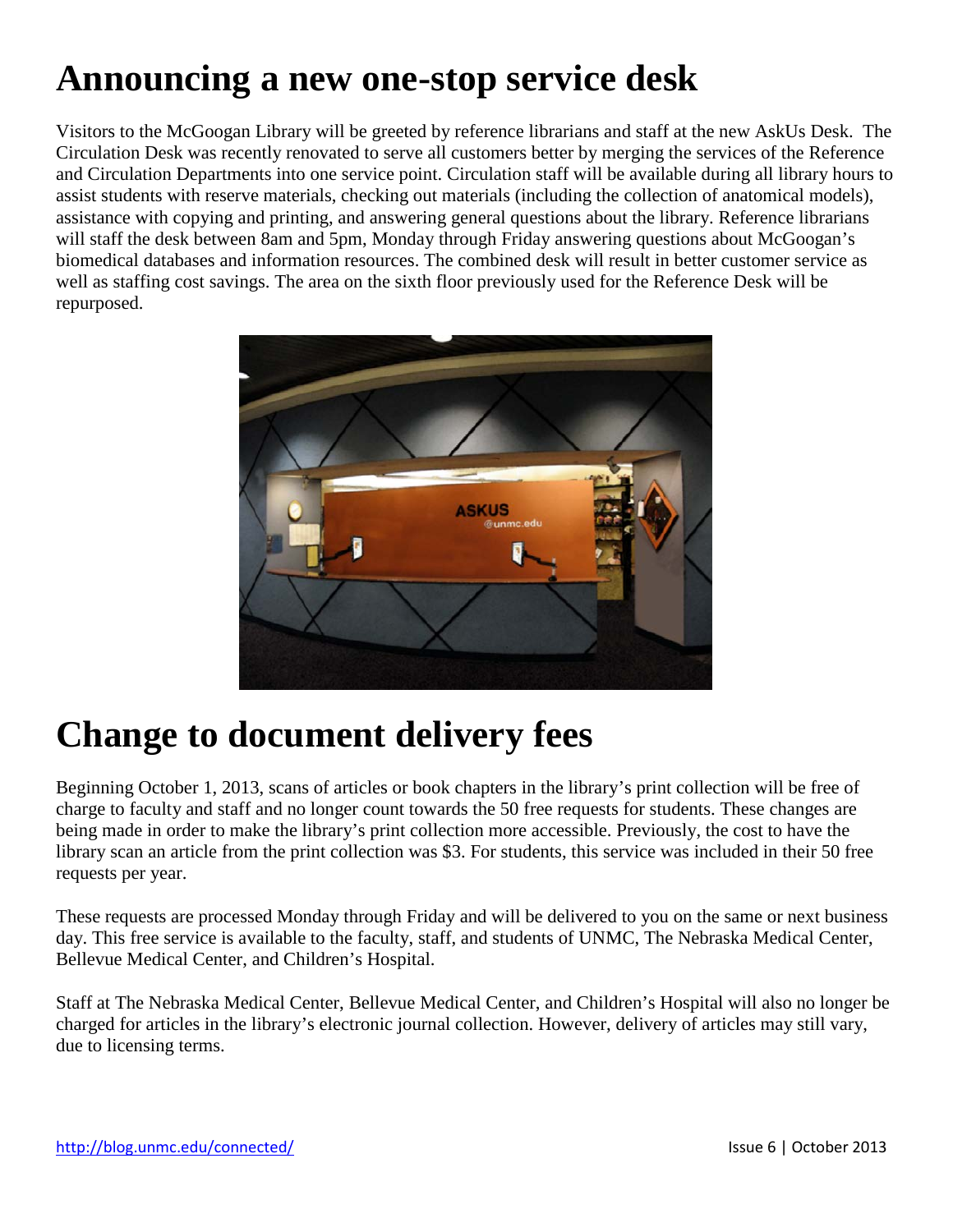### **Where have all the journals gone?**

As many of you may have noticed, there are a lot of empty shelves in the library. Don't despair!

Through careful budgeting and financial support from campus administration, the library has been able to purchase online access to many of our most used journal titles and subsequently remove these volumes from the shelves. This has allowed the library to reduce the amount of space needed to house the remaining print volumes. By the end of December this year, almost all of the library's circulating print collections will be on the seventh floor. We also plan on creating more quiet study space on the seventh floor away from the center staircase.

There are several plans being discussed for the empty stack space on the sixth floor, so stay tuned as the McGoogan Library redesigns itself as the library that will continue to meet the needs of our users and support the education, research, and clinical missions of the UNMC community.

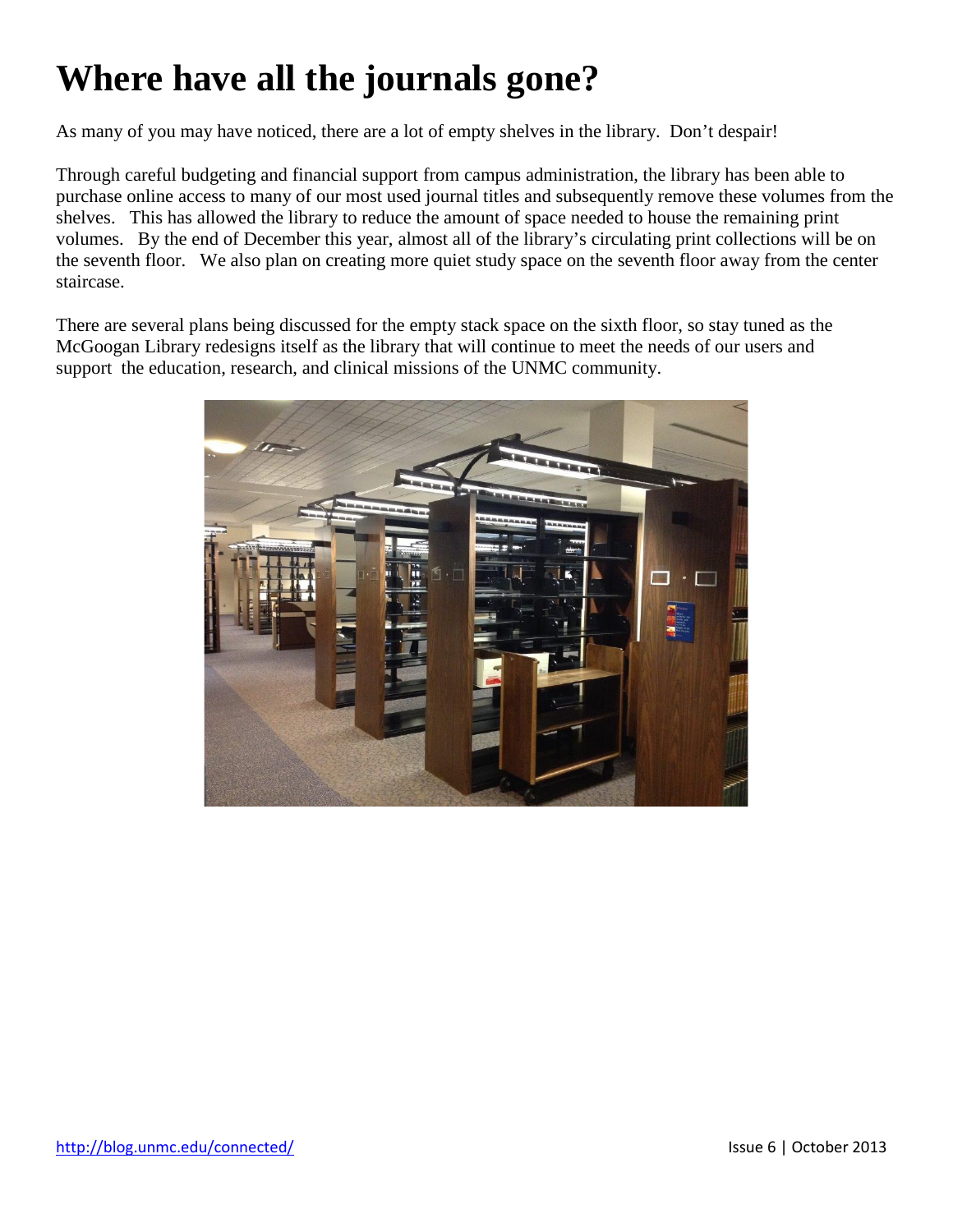### **Ready for a new school year: books donated to Fontenelle**

Students at Fontenelle Elementary School in Omaha had brand new books on their library's shelves this year, thanks to McGoogan Library fund-raising efforts. Every year since 1999, McGoogan Library staff has raised money to purchase new and replacement books for the elementary school. This year, Ms. Kari Blazek, Fontenelle School librarian, selected \$1000 worth of books at The Bookworm bookstore, and McGoogan Library prepared them for the students' use. The books were delivered over the summer, all set for the first day of school.

The partnership between McGoogan and Fontenelle School libraries is beneficial to both the current elementary students who use the new books to exercise their growing lifelong learning habits, and the McGoogan staff who are eager to give back to their community. The books are appreciated by the Fontenelle School faculty as well as the students. Ms. Blazek said, "Thank you for all of the hard work you and your staff/students put in doing the fundraising. We greatly appreciate the extra books and always look forward to picking out new ones each year.



Left to right: Kari Blazek (Fontenelle librarian), Erin Torell (McGoogan Library), Officer Hancock (OPS Security), and Cameron Boettcher (McGoogan Library)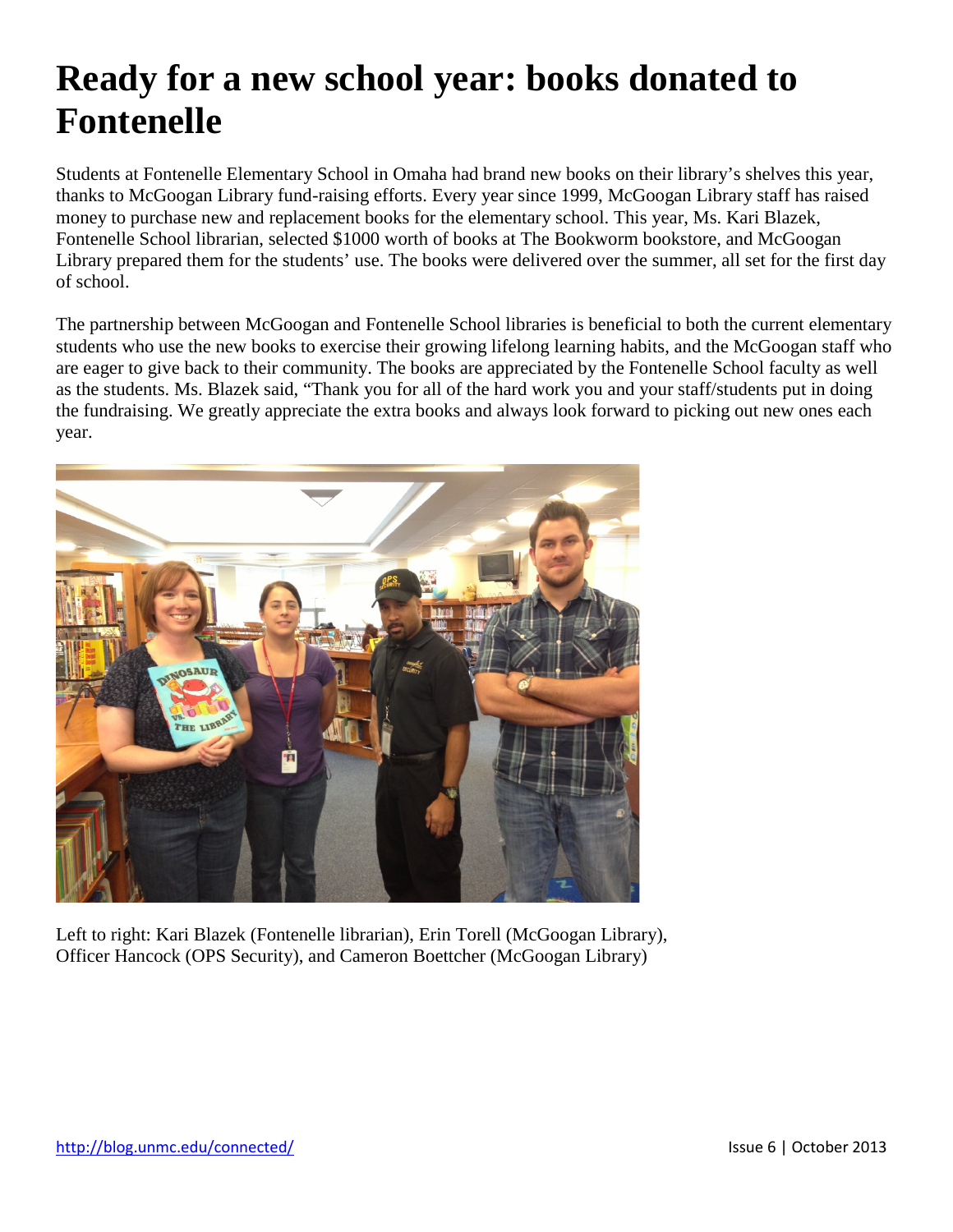# **Read journals on your tablet with Browzine**

The library now sponsors Browzine, a tablet application that allows you to browse, read, and monitor some of the library's best journals, all from your iPad. Built to accompany your searching needs, items found in BrowZine can easily be synced up with Zotero, Dropbox or several other services to help keep all of your information together in one place.

To get started, search for "BrowZine" in the App Store on your Apple or Android device and download the app for free; when initially launching BrowZine, select 'University of Nebraska Medical Center' from the drop down list.

This service will continue to expand and add new titles and features as time goes on. RefWorks integration has recently been added. A list of included publishers can be found [here.](http://support.thirdiron.com/knowledgebase/articles/132654-what-publishers-do-you-support-) Remember to watch for notifications on your iPad or Android device that an update to BrowZine is available. If you have any questions about BrowZine please feel free to contact the library at [askus@unmc.edu](mailto:askus@unmc.edu) and visit the Browzine library guide at <http://unmc.libguides.com/browzine>

To learn more, please take a look at this short two minute video: [Introduction to BrowZine](http://vimeo.com/52663192)

#### **New resources, just in time for Fall**

#### **PsychiatryOnline: Featuring DSM-5**

The DSM-5 is [online](https://library1.unmc.edu/login?url=http://psychiatryonline.org/book.aspx?bookid=556) and linked on the library home page under QuickLinks. The DSM-5 comes with the PsychiatryOnline package, which features several prominent Psychiatry journals and ebooks. These are all linked in the [library's catalog](http://helix.unmc.edu/search/) and the [Online Ebook A-Z list.](https://library1.unmc.edu/login?url=http://www.tdnet.com/Client_Entrance.asp?action=bookmark&ID_Group=122&ID_Customer=303&navigate=Frames.asp)

#### **JoVE (Journal of Visualized Experiments) Neuroscience**

Adding to the library's JoVE General holdings, [JoVE Neuroscience](https://library1.unmc.edu/login?url=http://www.jove.com/neuro) has been highly requested by UNMC users. Part of the JoVE video journal suite, JoVE Neuroscience includes techniques from a wide variety of fields, focusing on those intended to lend insight into the structure, function, physiology and pathophysiology of the central and peripheral nervous systems. The journal is linked in the [library's catalog](http://helix.unmc.edu/search/a?searchtype=s&searcharg=a&SORT=D) and the [Online Journal](https://library1.unmc.edu/login?url=http://www.tdnet.com/Client_Entrance.asp?action=bookmark&ID_Group=122&ID_Customer=303&navigate=Frames.asp)  [A-Z list.](https://library1.unmc.edu/login?url=http://www.tdnet.com/Client_Entrance.asp?action=bookmark&ID_Group=122&ID_Customer=303&navigate=Frames.asp)

#### **Acland Anatomy**

Requested and supported by College of Medicine to support the Anatomy Core, access to Acland Anatomy is now available on the [Library Resources A-Z list.](http://unmc.libguides.com/content.php?pid=126164&sid=1083124) This video atlas was originally intended to be used by individual medical and dental students. Because of its realism, simple language, and three-dimensional quality, the Video Atlas has become popular with students and teachers in many other fields and also with people not on a professional learning path who are looking for information about human anatomy.

#### **Lexicomp Subscription Begins, Micromedex cancelled for 2014**

Due to high subscription costs and in conjunction with The Nebraska Medical Center, the library is cancelling its long-held subscription to Micromedex and adding a subscription to Lexicomp for 2014. Lexicomp is now [available](https://library1.unmc.edu/login?url=https://online.lexi.com/lco/action/home?siteid=478) on the library's website, via the Quick Links.

<http://blog.unmc.edu/connected/> Issue 6 | October 2013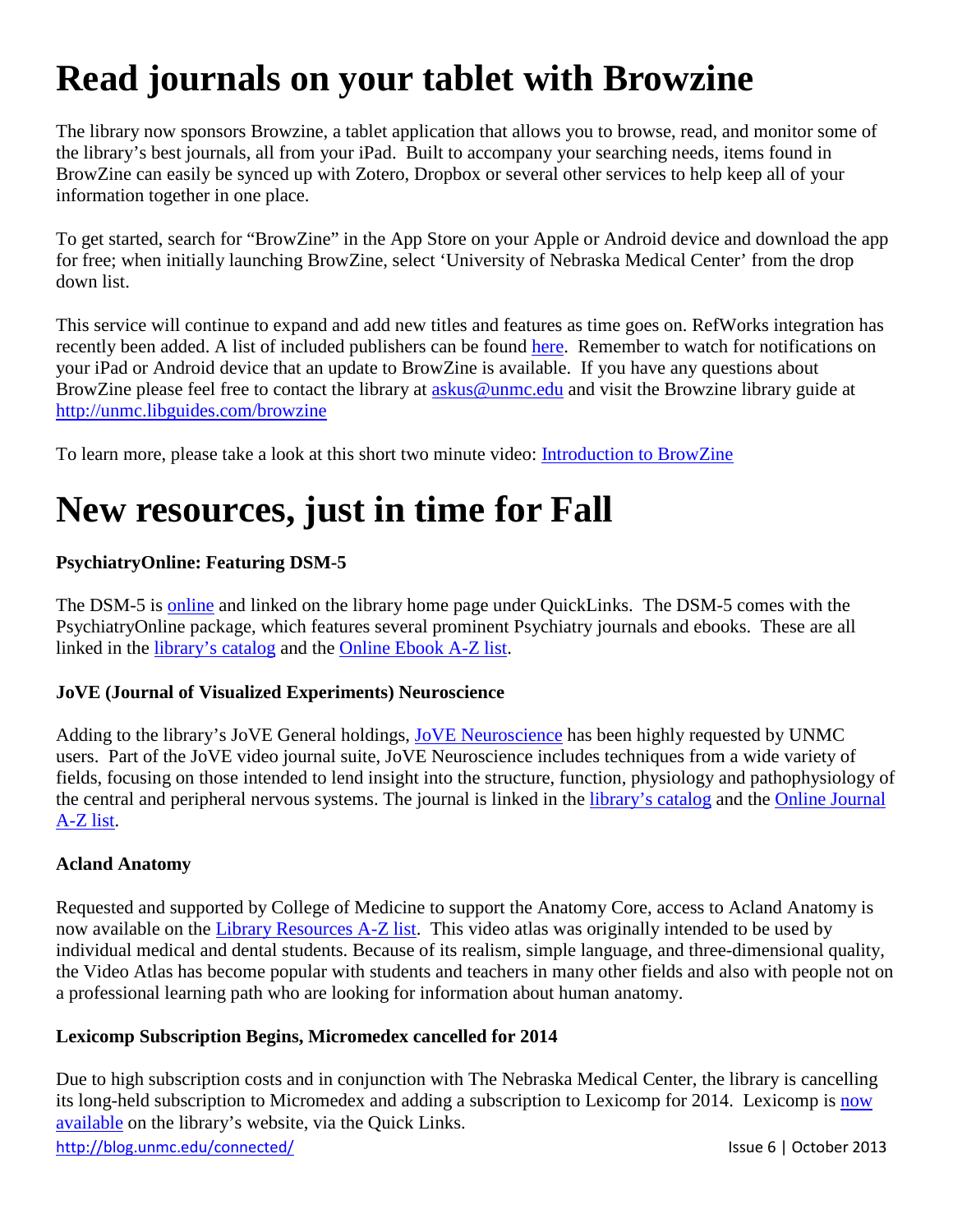# **UpToDate mobile app**

The UpToDate mobile app is now available for iPhone and Android devices, in addition to Windows 8 tablets. To access the app, you must first have an UpToDate account. To register, click on the Register Now link, located below the search box. You must be using a desktop or laptop computer to register.

Once you have registered, or if you already have an account, download the app from your respective app store and use that registration username and password to access the app contents.

To maintain access to UpToDate and to continue to be able to access UpToDate remotely and through the local mobile application, your affiliation with UNMC needs to be [verified periodically.](http://learn.uptodate.com/verify) You will be prompted via email to log into your account from a desktop or laptop computer for this verification.

| New Search:       | Search in another language<br><b>All Topics</b><br>۰ |
|-------------------|------------------------------------------------------|
| Drug Interactions |                                                      |
|                   |                                                      |
|                   |                                                      |
|                   | Want the UpToDate mobile app? Register Now           |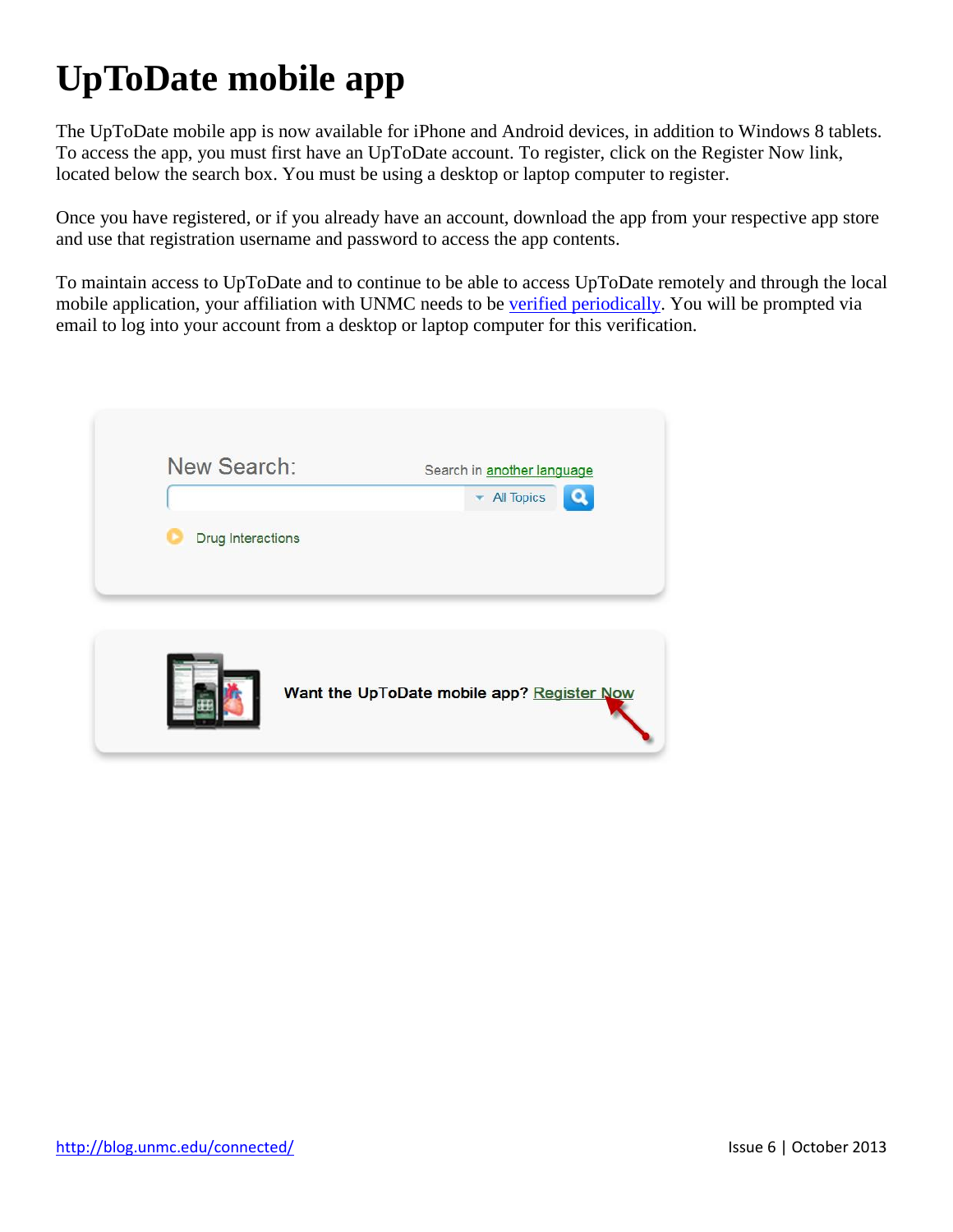# **Most cited journals of 2012**

Heather BrownOctober 15, 2013

Each year, the library tracks which journals are being cited by UNMC published authors. Below are the most cited titles in 2012.

| <b>SOURCE TITLE</b>                                                             | <b>TIMES CITED</b> |
|---------------------------------------------------------------------------------|--------------------|
| Nature                                                                          | 1161               |
| Journal of Biological Chemistry                                                 | 829                |
| Proceedings of the National Academy of Sciences of the United States of America | 621                |
| Blood                                                                           | 455                |
| American Journal of Physiology                                                  | 449                |
| Journal of Clinical Oncology                                                    | 433                |
| New England Journal of Medicine                                                 | 355                |
| <b>Cancer Research</b>                                                          | 345                |
| Journal of Immunology                                                           | 332                |
| Science                                                                         | 320                |
| Journal of Neuroscience                                                         | 314                |
| Cell                                                                            | 274                |
| Circulation                                                                     | 270                |
| Lancet                                                                          | 233                |
| Oncogene                                                                        | 221                |
| PLoS ONE                                                                        | 200                |
| Cancer                                                                          | 194                |
| Molecular and Cellular Biology                                                  | 175                |
| Journal of Cell Biology                                                         | 167                |
| <b>Journal of Physiology</b>                                                    | 162                |
| JAMA: Journal of the American Medical Association                               | 161                |
| Journal of Clinical Investigation                                               | 152                |
| <b>Clinical Cancer Research</b>                                                 | 147                |
| <b>EMBO</b> Journal                                                             | 144                |
| American Journal of Respiratory and Critical Care Medicine                      | 143                |